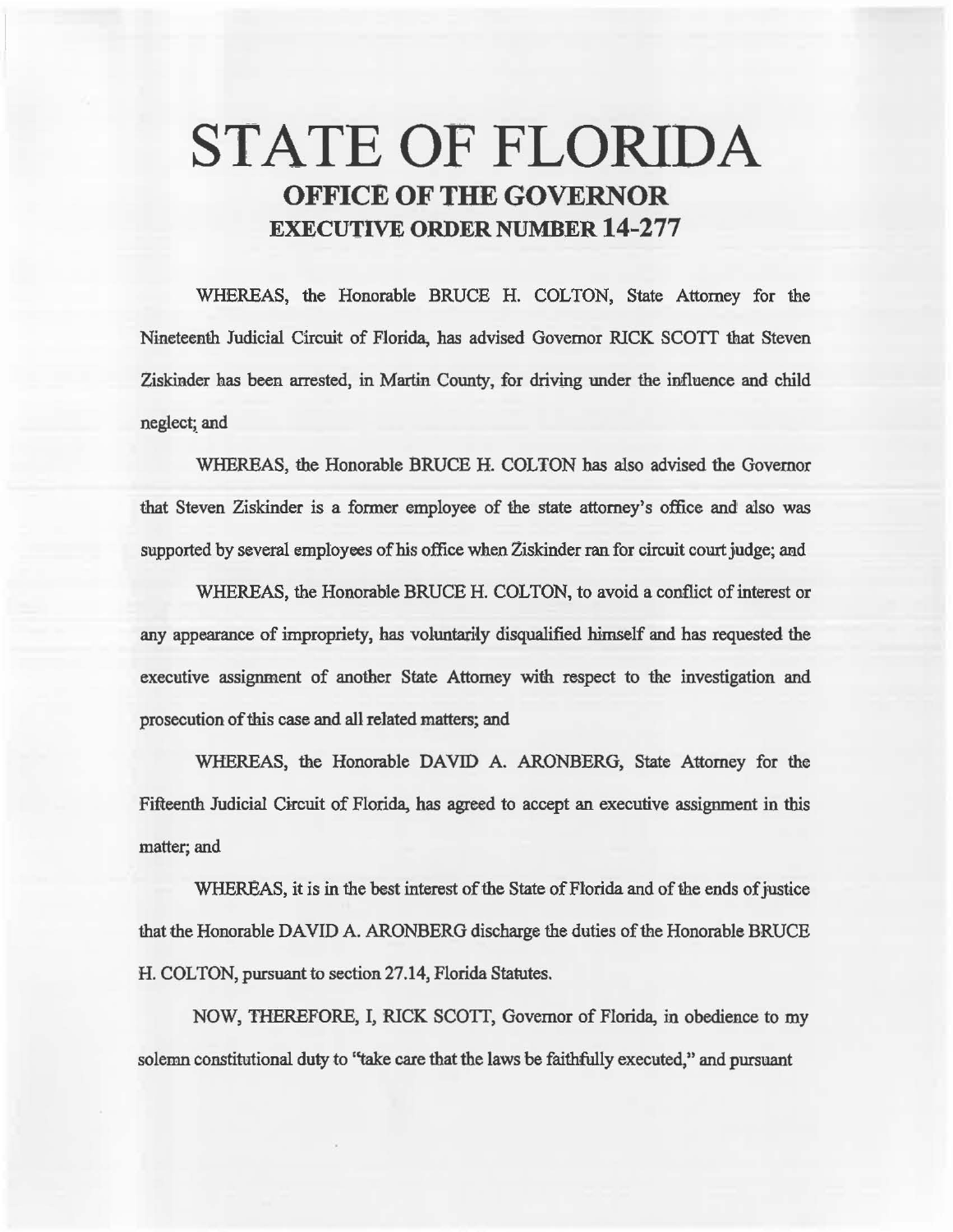to the Constitution and laws of the State of Florida, issue the following Executive Order, effective immediately:

### Section 1.

The Honorable DAVID A. ARONBERG, State Attorney for the Fifteenth Judicial Circuit of Florida, referred to *as* the "Assigned State Attorney," is assigned to discharge the duties of the Honorable BRUCE H. COLTON, State Attorney for the Nineteenth Judicial Circuit of Florida, *as* they relate to the investigation, prosecution and all matters related to Steven Ziskinder.

# Section 2.

The Assigned State Attorney or one or more Assistant State Attorneys and Investigators, who have been designated by the Assigned State Attorney, shall proceed immediately to the Nineteenth Judicial Circuit of Florida, and are vested with the authority to perform the duties prescribed herein.

#### Section 3.

All residents of the Nineteenth Judicial Circuit are requested, and all public officials are directed, to cooperate and render whatever assistance is necessary to the Assigned State Attorney, so that justice may be served.

## Section 4.

The period of this Executive Assignment shall be for one  $(1)$  year, to and including October 16, 2015.